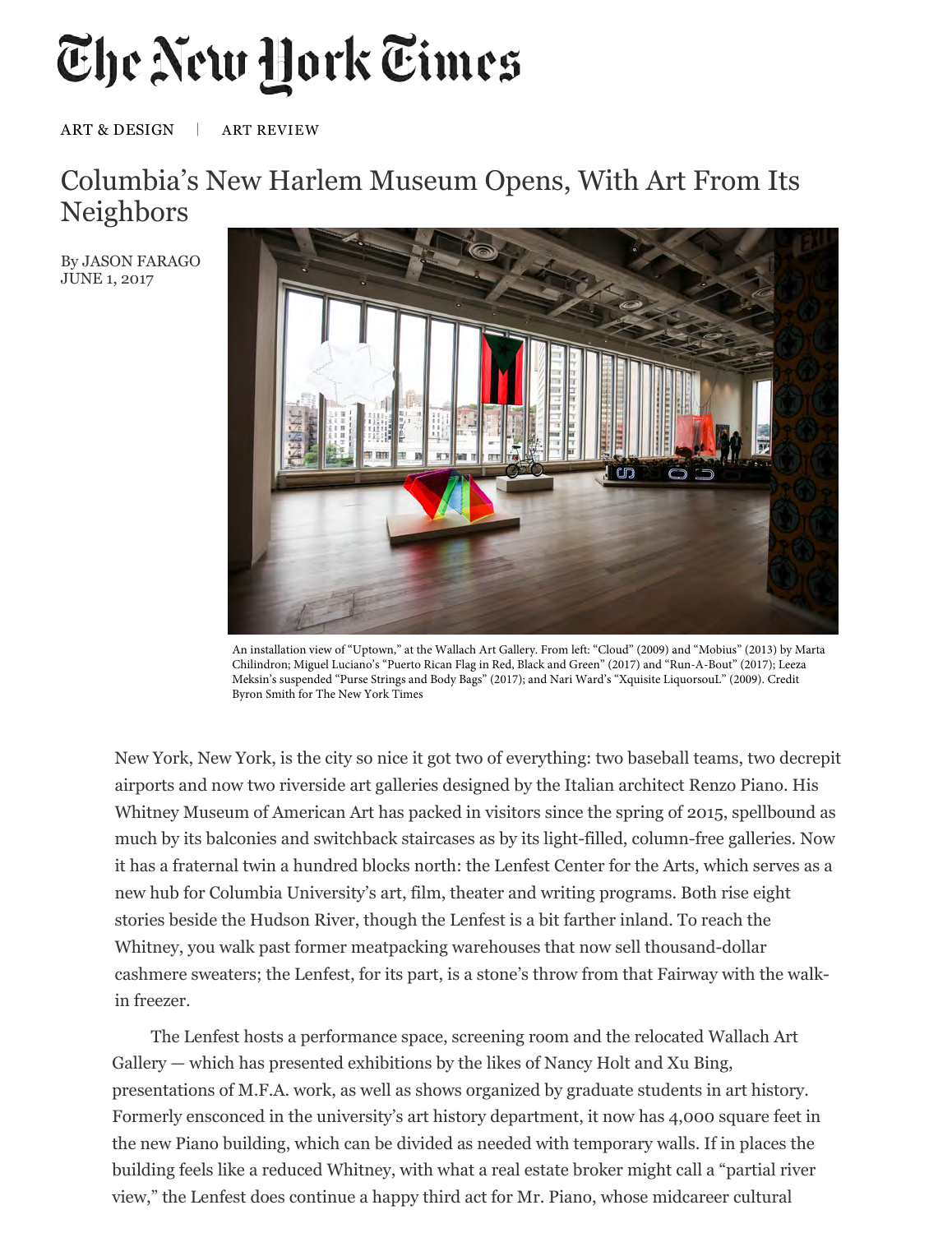buildings, notably at the Los Angeles County Museum of Art and the Morgan Library & Museum, didn't always live up to his early achievements. (His other major New York building, I ought to mention, is the headquarters of The New York Times.) Next door is Mr. Piano's larger, quietly distinguished Jerome L. Greene Science Center, whose narrow windows and industrial detailing look almost like a test run for his giant, nearly complete Palais de Justice in Paris, Mr. Piano's adopted hometown.

The Wallach has a full slate of programming on tap this year; on deck are encouragingsounding shows on Frank Lloyd Wright and on black models in French modernist painting. It opens, however, w[ith "Uptown," a showcase of](http://www.nouveaupalaisdejustice.fr/) contemporary painting, sculpture, photography and video by artists living in the northern stretches of Manhattan. The show's curator is Deborah Cullen, the Wallach's director, and she offers a sunny view of the uptown art scene, perhaps more rooted in its communities than its Brooklyn counterpart. "Uptown" features 25 artists, among them well-known figures like Sanford Biggers, Nari Ward and Julie Mehretu, but also impressive artists of less renown. A solid majority has roots in Latin America, the Caribbean or the African diaspora.

Mr. Ward, born in Jamaica in 1963, has worked for decades in Harlem and is represented here by a hefty yet understated assemblage, "Xquisite LiquorsouL," from 2009. Its base is formed from an old-style neon sign for a liquor store, some of whose letters have been rotated; it lies horizontally on the ground, and its surface is bestrewn with fake flowers and the toes of high heels and ballet slippers. As often in Mr. Ward's large-scale sculpture, junk from the street is infused with Afro-Caribbean motifs and a surreal vision of the natural world, although the pink flowers and dainty shoes may also put you in mind of the French Rococo. A similar elevation of the everyday can be seen in the art of Michael Kelly Williams, who solders musical instruments and decorative ironworks into uncanny mash-ups.

Ms. Mehretu has teamed with her wife, the Australian artist Jessica Rankin, to produce a suite of works on paper that speak to one another in charismatic counterpoint. Ms. Rankin makes spare, poetic collages in which a few oblique phrases, like "barely volunteering" or "your little pool of words," give ballast to geological formations, the night sky or the Empire State Building shrouded in fog.

Ms. Mehretu, too, has long had an interest in abstracting geography, and her supremely confident paintings on paper bristle with suggestions of bodies in migration.

There are duff notes. Elizabeth Colomba, a Martinican painter of languorous [black wo](http://whitecube.com/artists/jessica_rankin/)men in lush surroundings, had an intriguing show last year at the Long Gallery in Harlem, but the two examples here are airless and mannered, and too reliant on gold leaf. The young artist Shani Peters collages Black Lives Matter demonstrations into earlier protests but undercuts her political gaze by outfitting the gallery with incense and meditation cushions. (There's a place for personal care, but when the fate of health care for millions of Americans is on the line, such hippie healing rings rather hollow.)